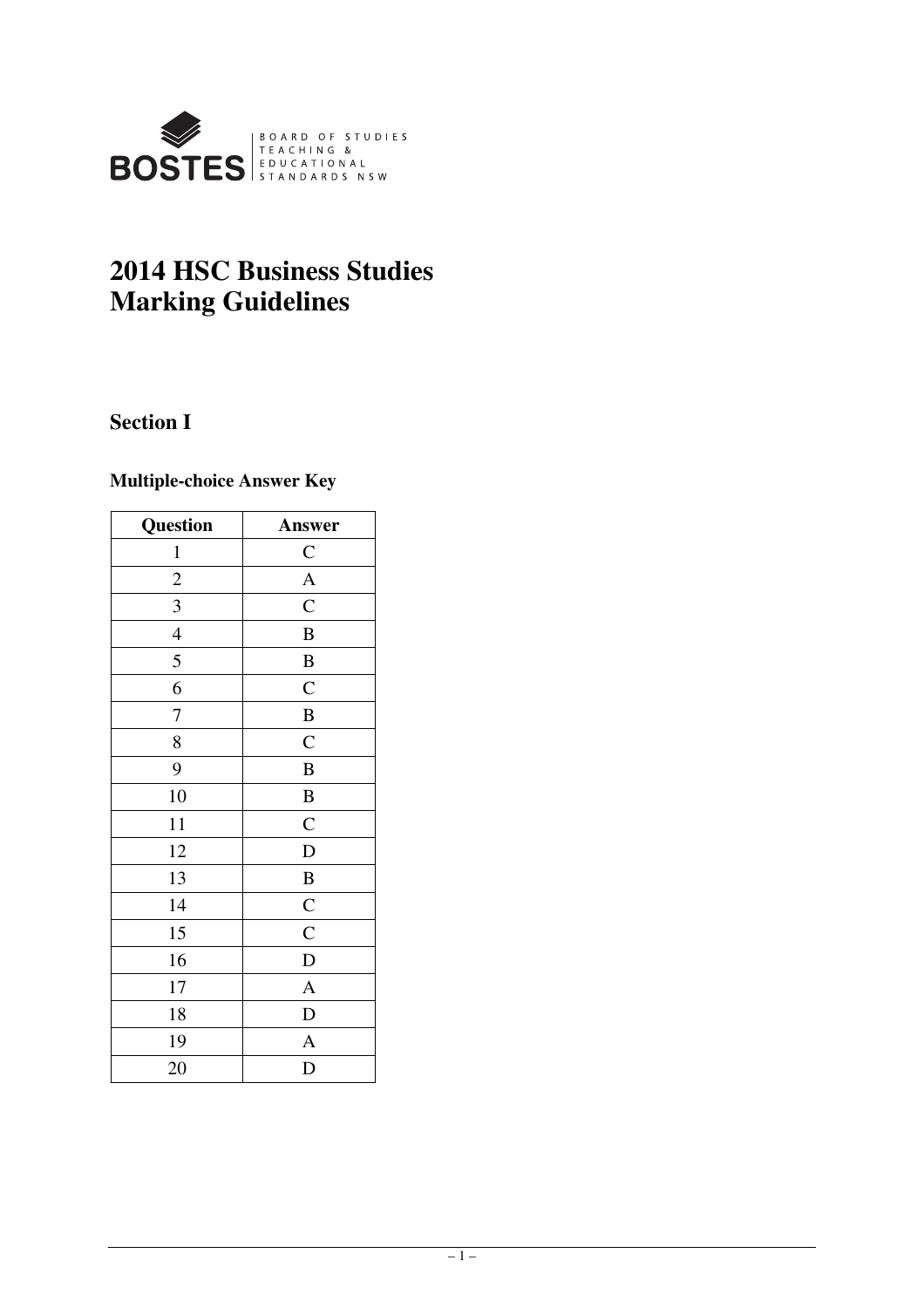# **Section II**

# **Question 21 (a)**

| <b>Criteria</b>                                                                     | <b>Marks</b> |
|-------------------------------------------------------------------------------------|--------------|
| Demonstrates a detailed understanding of why managers may be resistant<br>to change | 4            |
| Demonstrates an understanding of why managers may be resistant to<br>change         |              |
| Demonstrates some understanding of why managers may be resistant to<br>change       |              |
| Demonstrates limited understanding of why mangers may be resistant to<br>change     |              |

# *Sample answer:*

Resistance to change is often because of costs involved, such as purchasing new equipment, redundancy payments, retraining and reorganising plant layout. For example, retraining can be considered expensive even though without adequate training workers may not have the skills, knowledge or confidence to perform new tasks. Resistance to change may also be due to inertia. Inertia is a state where stakeholders become comfortable in their present state due to security and stability. Managers may resist change because it can create risks, uncertainty and fear of job loss or higher workloads.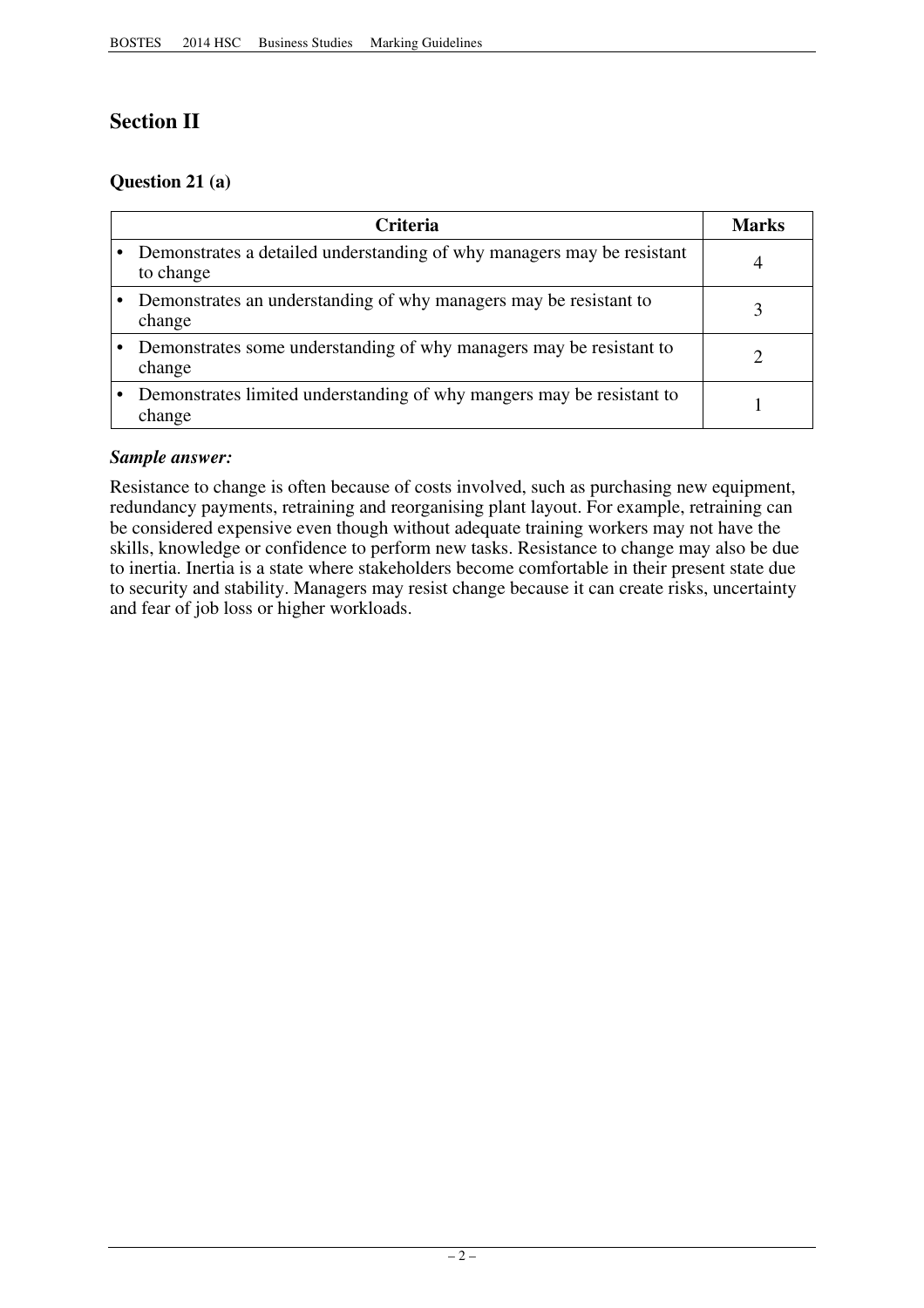# **Question 21 (b)**

|           | <b>Criteria</b>                                                                                                       | <b>Marks</b> |
|-----------|-----------------------------------------------------------------------------------------------------------------------|--------------|
|           | Draws out and relates the implications of using sequencing and scheduling<br>to improve business operations           | 6            |
|           | Defines scheduling and sequencing and shows the relationship between<br>them and improving business operations        |              |
|           | Provides characteristics and features of sequencing and scheduling with<br>some link to improving business operations |              |
|           | Sketches sequencing and scheduling in general terms with limited link to<br>improving business operations             | 3            |
|           | Sketches sequencing and scheduling in general terms                                                                   | ႒            |
|           | Names one tool used in sequencing and scheduling                                                                      |              |
| <b>OR</b> |                                                                                                                       |              |
|           | Sketches in general terms sequencing or scheduling                                                                    |              |

# *Sample answer:*

Sequencing (order of tasks) and scheduling (time taken to complete tasks) are important in the transformation process. Sequencing and scheduling tools are used to ensure that the transformation process is completed in the most efficient order. A key role of these tools is to perform a detailed task analysis to determine exactly what needs to be completed. Tools such as Gantt charts and critical path analysis assist managers to set the most efficient operations process. Sequencing and scheduling can be used to improve the performance objectives of speed, dependability, flexibility and costs in operations. Monitoring and controlling of scheduling and sequencing can ensure that managers have the required information to make improvements in processes that allow the operations process to run efficiently and effectively. Without effective monitoring and controlling of scheduling and sequencing the business may operate inefficiently which can lead to decreased profits and decreased long term viability.

Students may take an alternative approach, that if correct, should be rewarded.

# **Question 22 (a)**

|    | <b>Criteria</b>                                       | <b>Marks</b> |
|----|-------------------------------------------------------|--------------|
|    | Sketches in general terms TWO strengths for the café  |              |
|    | • Sketches in general terms ONE strength for the café |              |
| OR |                                                       |              |
|    | Identifies TWO strengths for the café                 |              |

# *Sample answer:*

Strengths of the business include the fact that Bill and Jane are experienced operators. They have a popular product that is distinct from its competitors and appeals to a specific market.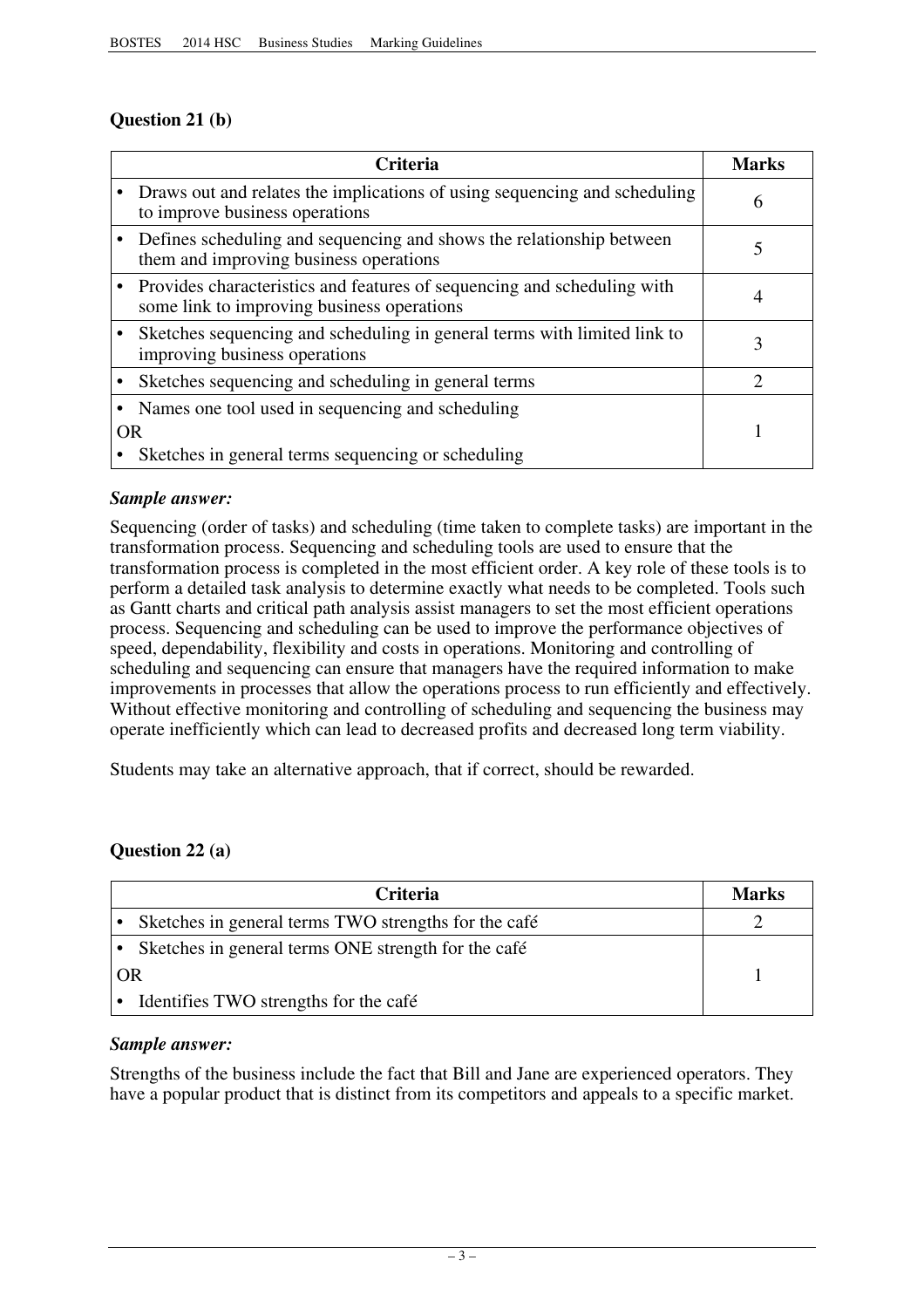# **Question 22 (b)**

| <b>Criteria</b>                                          | Marks |
|----------------------------------------------------------|-------|
| Sketches in general terms TWO opportunities for the café |       |
| Sketches in general terms ONE opportunity for the café   |       |
| OR                                                       |       |
| Identifies TWO opportunities for the café                |       |

#### *Sample answer:*

A trend for healthier eating and the growing population in the area are two possible opportunities for the business. Both of these could allow the business to increase sales and profits.

# **Question 22 (c)**

|                        | Criteria                                                                                                                                                                    | <b>Marks</b> |
|------------------------|-----------------------------------------------------------------------------------------------------------------------------------------------------------------------------|--------------|
|                        | Identifies issues related to the threat posed by the multinational franchise<br>and provides points for and/or against a relevant marketing strategy which<br>could be used | 6            |
|                        | Provides points for and/or against a relevant marketing strategy which<br>could be used                                                                                     | 5            |
|                        | Provides characteristics and features of a relevant marketing strategy<br>which could be used                                                                               | 4            |
|                        | Sketches in general terms one relevant marketing strategy which could be<br>used                                                                                            | $2 - 3$      |
| $\bullet$<br><b>OR</b> | Makes a general statement about marketing                                                                                                                                   |              |
|                        | Identifies one relevant marketing strategy that could be used                                                                                                               |              |
| 0R                     |                                                                                                                                                                             |              |
|                        | Identifies a threat                                                                                                                                                         |              |

#### *Sample answer:*

The main threat posed by the multinational franchise is loss of market share. This will impact on profitability and possibly on long-term viability. One marketing strategy which they could adopt is branding eg signage, packaging, advertising material. The brand should position the business as different from the competition (eg healthier, locally owned). By developing a brand, the business is able to distinguish itself from the competitors and build a loyal customer base, keeping sales and market share. However, establishing a brand in this way could be expensive, especially since the business does not have the same marketing budget as the multinational.

Students may take an alternative approach, that if correct, should be rewarded.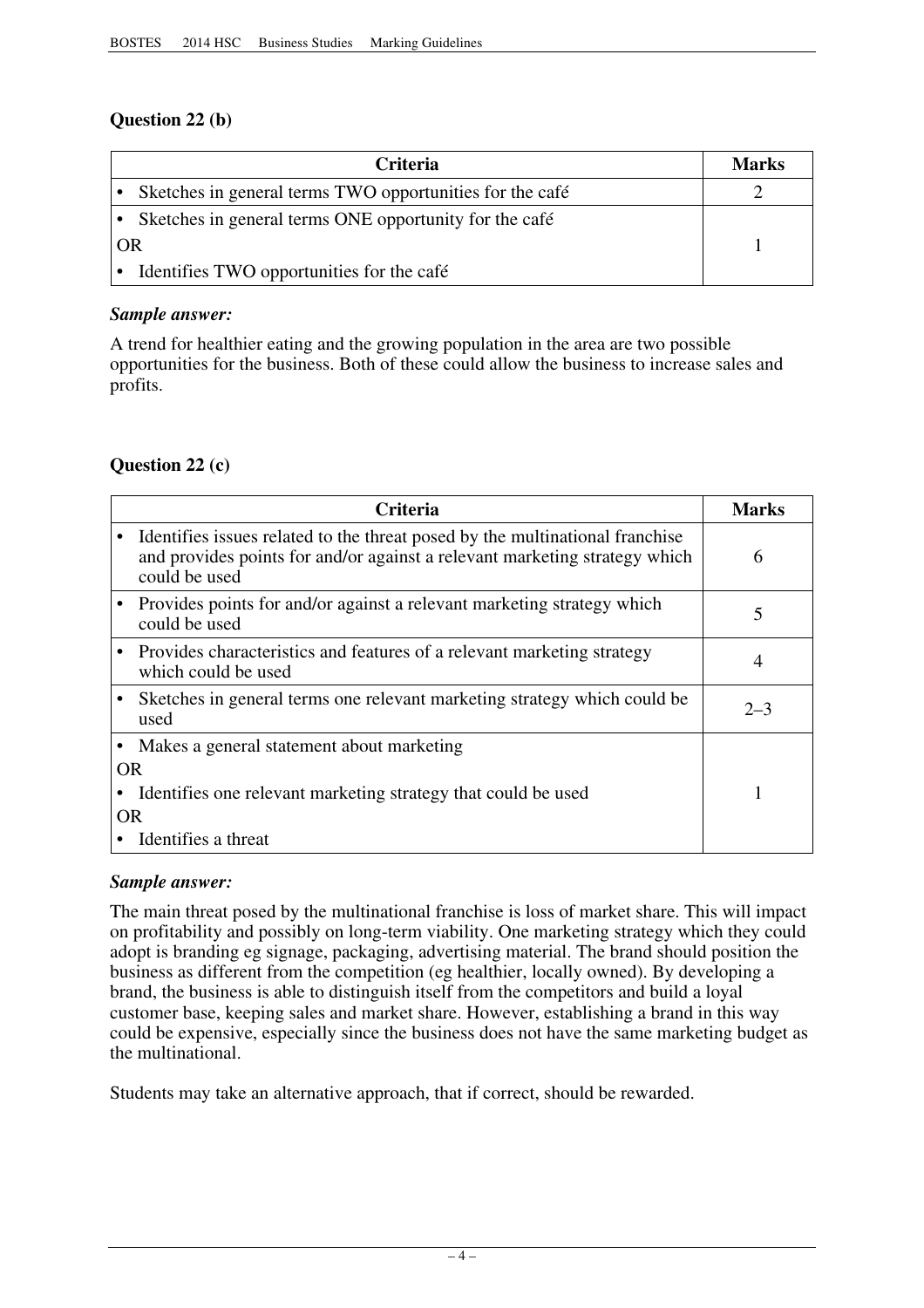# **Question 23 (a)**

|           | <b>Criteria</b>                                                                                                     | <b>Marks</b>                |
|-----------|---------------------------------------------------------------------------------------------------------------------|-----------------------------|
|           | Provides how employer associations influence human resources, including<br>one relevant example                     | 4                           |
|           | Provides how employer associations influence human resources including<br>an example                                |                             |
|           | Describes an employer association with limited reference to its influence<br>on human resource management           |                             |
| <b>OR</b> |                                                                                                                     | $\mathcal{D}_{\mathcal{L}}$ |
|           | Sketches in general terms the main features of employer associations and<br>names one relevant employer association |                             |
|           | Sketches in general terms the main features of employer associations                                                |                             |
| <b>OR</b> |                                                                                                                     |                             |
|           | Names one relevant employer association                                                                             |                             |

# *Sample answer:*

Employer associations act on behalf of employers in collective bargaining sessions and before industrial tribunals and courts. They provide advice on matters such as unfair dismissals and discrimination issues, make submissions to safety net wage claims, negotiate agreements and lobby governments with the views of employers. The Australian Industry Group is one example of an employer association.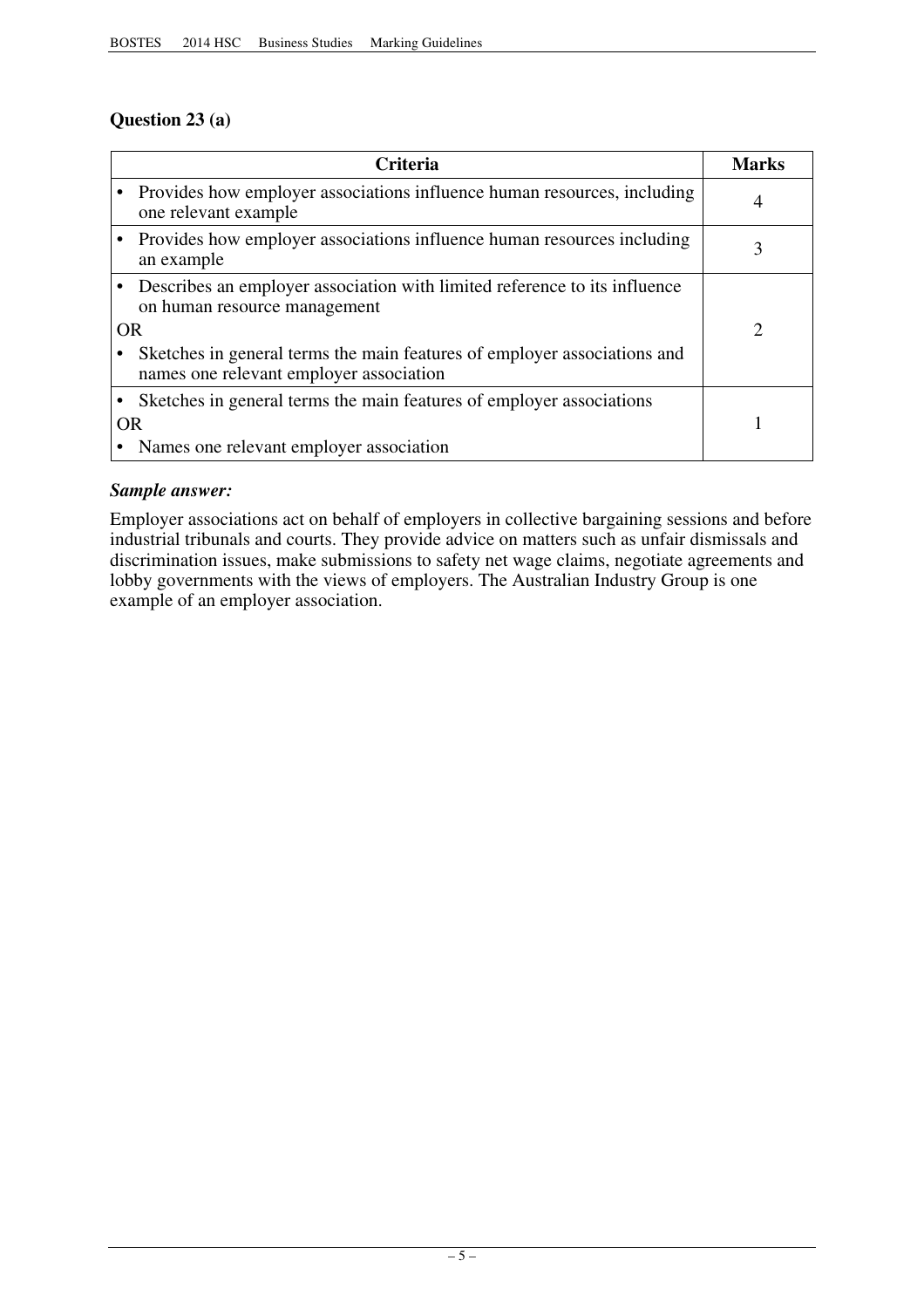# **Question 23 (b)**

| <b>Criteria</b>                                                                                                 | Marks |
|-----------------------------------------------------------------------------------------------------------------|-------|
| • Provides how maintenance can be used to improve business performance<br>with reference to a specific example. | h     |
| • Provides how maintenance can be used to improve business performance<br>including an example                  |       |
| • Provides characteristics and features of maintenance and makes a link to<br>improved business performance     |       |
| Sketches maintenance in general terms with limited link to improved<br>business performance                     |       |
| Sketches maintenance in general terms                                                                           |       |
| Provides some relevant information                                                                              |       |

# *Sample answer:*

One area of maintenance that could be used to improve business performance would be flexible and family-friendly work arrangements. This will allow employers to attract and retain talented staff. Flexible working conditions allow employees to balance work and family responsibilities more effectively. Flexible conditions include flexible remuneration options, career break schemes, job sharing, work-from-home arrangements, family leave and part-time options. Family-friendly programs recognise the interdependence of work and family life. Employees are able to leave and re-enter the workforce thus reducing separation, recruitment, and training costs for new employees. Such programs give a positive image to the community and may attract good quality staff. It should also increase productivity, improve morale, reduce absenteeism and costs by having lower staff turnover.

Students may take an alternative approach, that if correct, should be rewarded.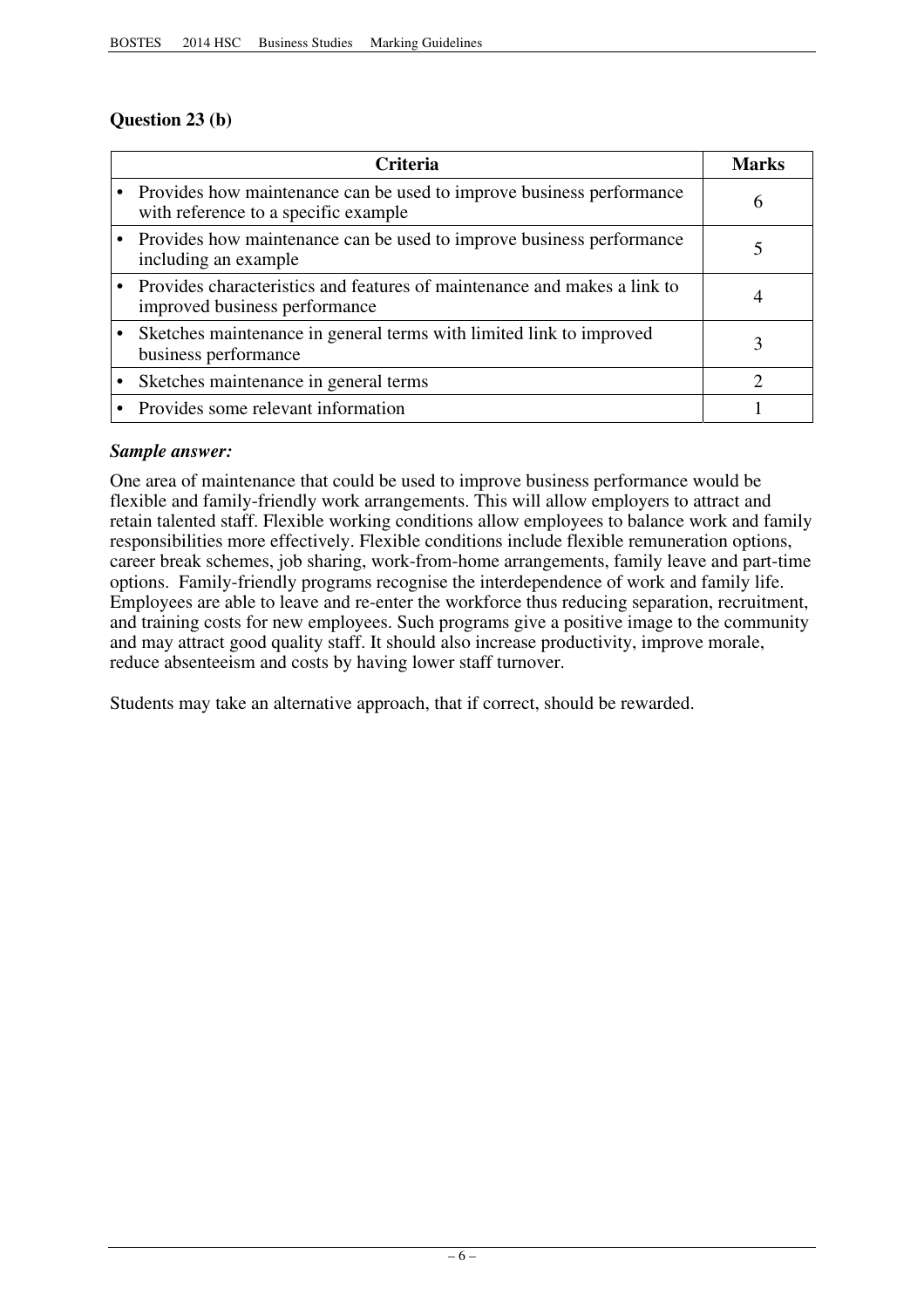# **Question 24 (a) (i)**

| <b>Criteria</b>                               | Marks |
|-----------------------------------------------|-------|
| States correct opening cash balance for March |       |

#### *Sample answer:*

10 000 [units '\$' are not necessary]

#### **Question 24 (a) (ii)**

| <b><i><u>Criteria</u></i></b> | <b>Marks</b> |
|-------------------------------|--------------|
| States correct month          |              |

#### *Sample answer:*

May [and does not refer to any other month]

#### **Question 24 (b)**

|    | Criteria                                                                                        | <b>Marks</b> |
|----|-------------------------------------------------------------------------------------------------|--------------|
|    | Makes the relationship evident between government influences and<br>financial management        |              |
|    | Makes the relationship evident between one government influence and<br>financial management     | 3            |
|    | Sketches in general terms another influence                                                     |              |
|    | • Provides characteristics and features of two government influences on<br>financial management |              |
| OR |                                                                                                 | റ            |
|    | Makes the relationship evident between one government influence and<br>financial management     |              |
|    | Sketches in general terms one government influence on financial<br>management                   |              |
|    | <b>OR</b>                                                                                       |              |
|    | Names two government influences on financial management                                         |              |

#### *Sample answer:*

All businesses pay taxes. There are various types of taxes that businesses pay eg payroll tax and company tax. Businesses also act as tax collectors for the government eg GST. Businesses need to take this into account when planning for the future and understanding their costs.

The Australian Securities and Investments Commission is an independent statutory authority. It enforces and administers the Corporations Act. It assists in reducing fraud and unfair practices in financial markets and products. It ensures companies adhere to the law, collects information about companies and makes this information available to the public. This includes financial information that must be disclosed in financial reports. ASIC is also responsible for the supervision of trading on Australia's domestic licensed equity, derivatives and futures market.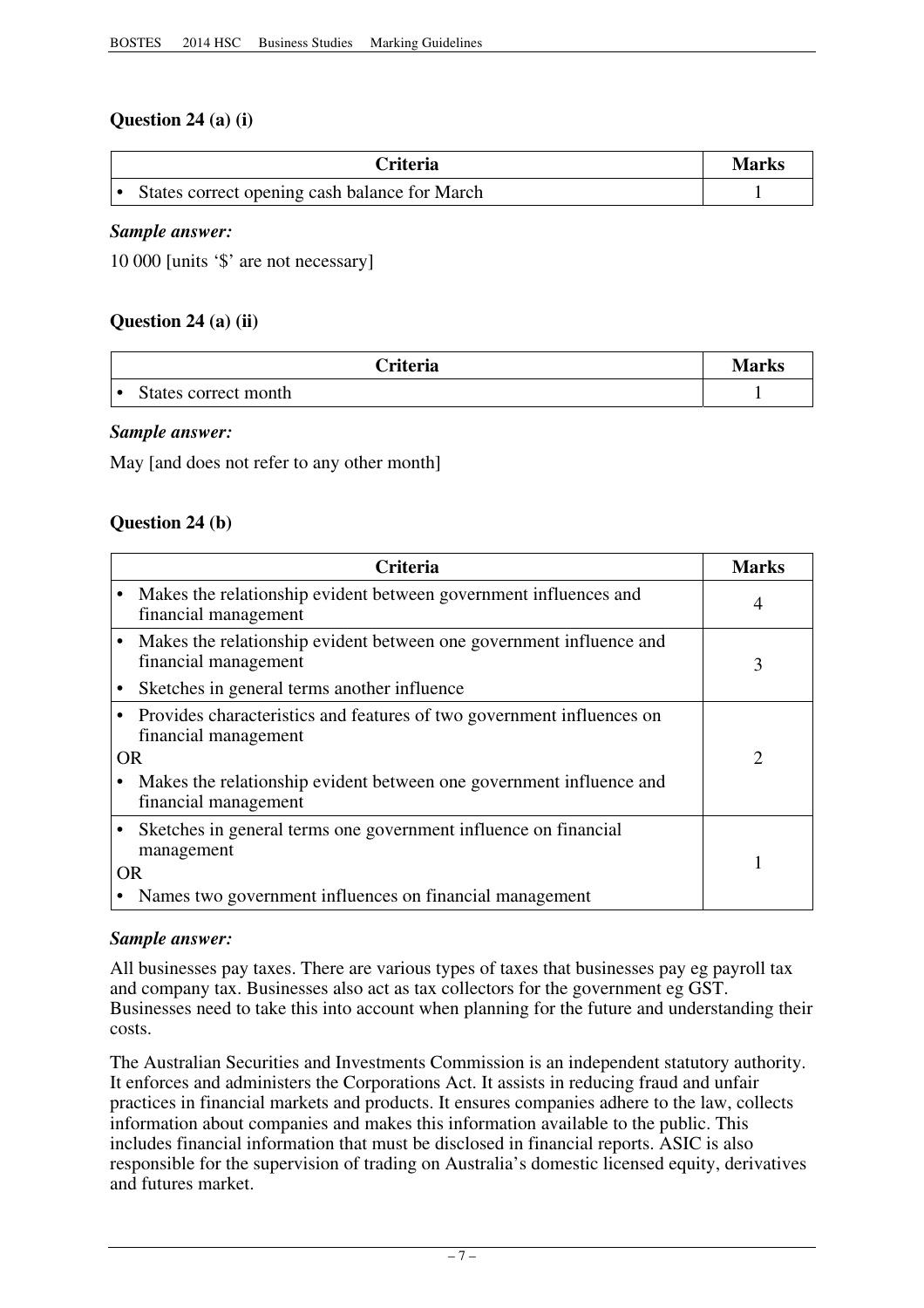# **Question 24 (c)**

| <b>Criteria</b>                                                                                              | Marks |
|--------------------------------------------------------------------------------------------------------------|-------|
| Identifies issues and provides points for and/or against factoring as a<br>strategy for cash flow management |       |
| Provides characteristics and features of factoring and provides one point<br>for or against factoring        |       |
| Sketches in general terms factoring                                                                          |       |
| Makes a general statement about cash flow management                                                         |       |

# *Sample answer:*

Factoring is the selling of accounts receivable for a discounted price to a finance or specialist factoring company. The business saves on the costs involved in following up on unpaid accounts and debt collection. Factoring is an important source of short-term finance because the business will receive up to 90% of the amount of receivables within 48 hours of submitting its invoices to the factoring company. The business will improve its cashflow. It does not receive the full amount of accounts and has to pay commission, therefore it is a more expensive way to manage cashflow. Factoring improves liquidity at the expense of some of its working capital in the short term.

Students may take an alternative approach, that if correct, should be rewarded.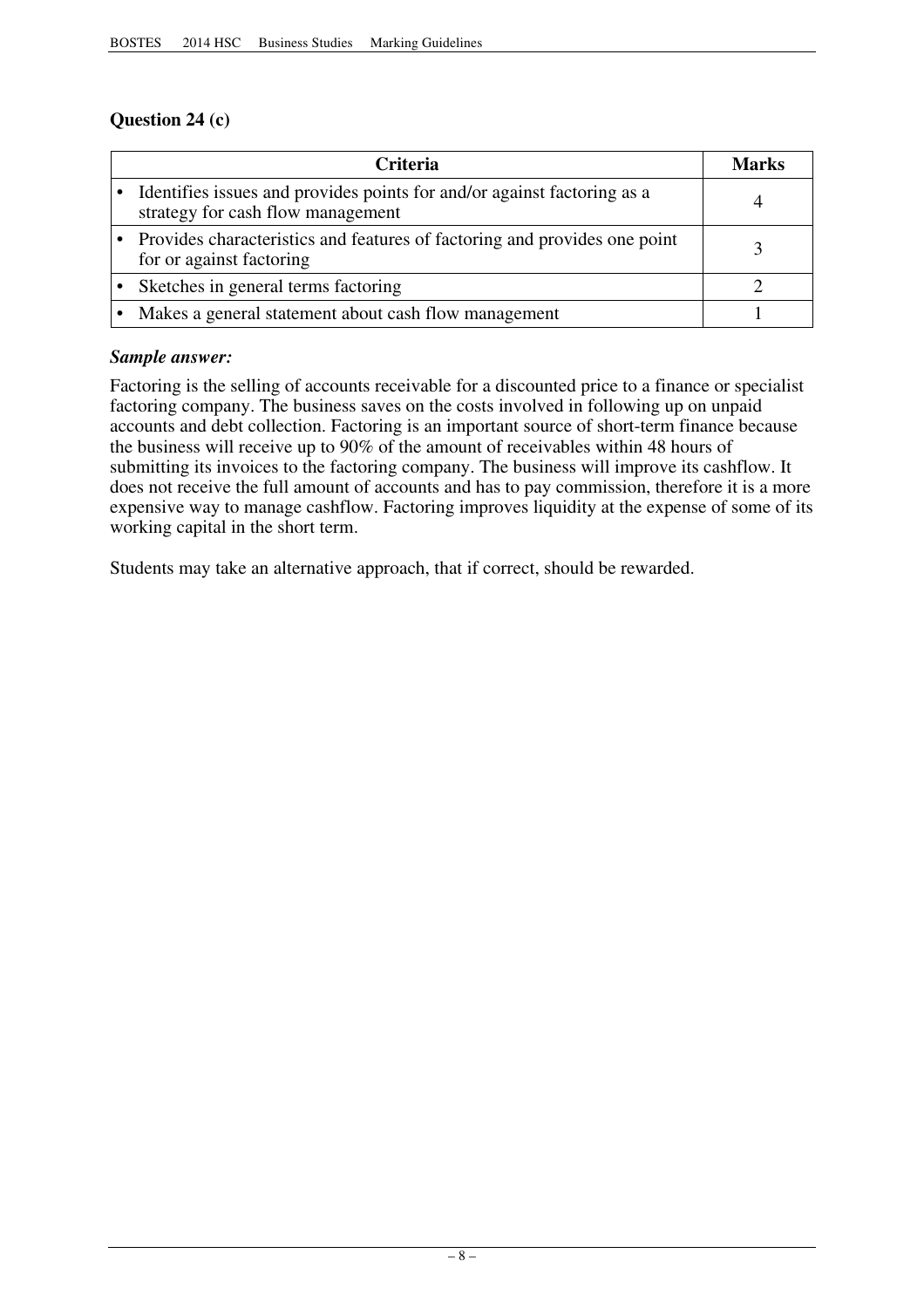# **Section III**

# **Question 25**

|           | <b>Criteria</b>                                                                                                                  | <b>Marks</b> |
|-----------|----------------------------------------------------------------------------------------------------------------------------------|--------------|
|           | Provides reasons in favour of an appropriate source of finance for the<br>factory expansion                                      |              |
| $\bullet$ | Identifies issues and provides points for and/or against outsourcing<br>compared with the factory expansion                      |              |
|           | Makes evident the relationship between global factors in operations if<br>using outsourcing                                      | $17 - 20$    |
|           | Makes effective use of the information provided, demonstrating extensive<br>knowledge and understanding relevant to the question |              |
| $\bullet$ | Presents a sustained, logical and cohesive business report integrating<br>relevant business terminology and concepts             |              |
| $\bullet$ | Provides reasons in favour of a source of finance for the factory expansion                                                      |              |
| $\bullet$ | Provides points for and/or against outsourcing compared with the factory<br>expansion                                            |              |
|           | Provides characteristics and features of global factors in operations                                                            | $13 - 16$    |
|           | Makes some use of the information provided, demonstrating some<br>knowledge and understanding relevant to the question           |              |
| $\bullet$ | Presents a logical and cohesive business report using relevant business<br>terminology and concepts                              |              |
|           | Provides characteristics and features of a source of finance                                                                     |              |
| $\bullet$ | Provides characteristics and features of factory expansion and/or<br>outsourcing                                                 | $9 - 12$     |
|           | Sketches in general terms global factors in operations                                                                           |              |
|           | Includes features of a business report and uses some business terminology<br>and concepts                                        |              |
| $\bullet$ | Sketches in general terms a source of finance                                                                                    |              |
|           | Sketches in general terms outsourcing and/or factory expansion                                                                   |              |
| $\bullet$ | Sketches in general terms a global factors                                                                                       | $5 - 8$      |
| $\bullet$ | May include some features of a business report and uses basic business<br>terminology                                            |              |
|           | Refers to a source of finance and/or outsourcing/expansion and/or global<br>factors                                              | $1 - 4$      |
|           | • Uses basic business terminology                                                                                                |              |

# *Answers could include:*

- internal sources of finance
- • external sources of finance
- factory expansion vs outsourcing advantages and disadvantages
- • global factors global sourcing, economies of scale, scanning and learning, research and development.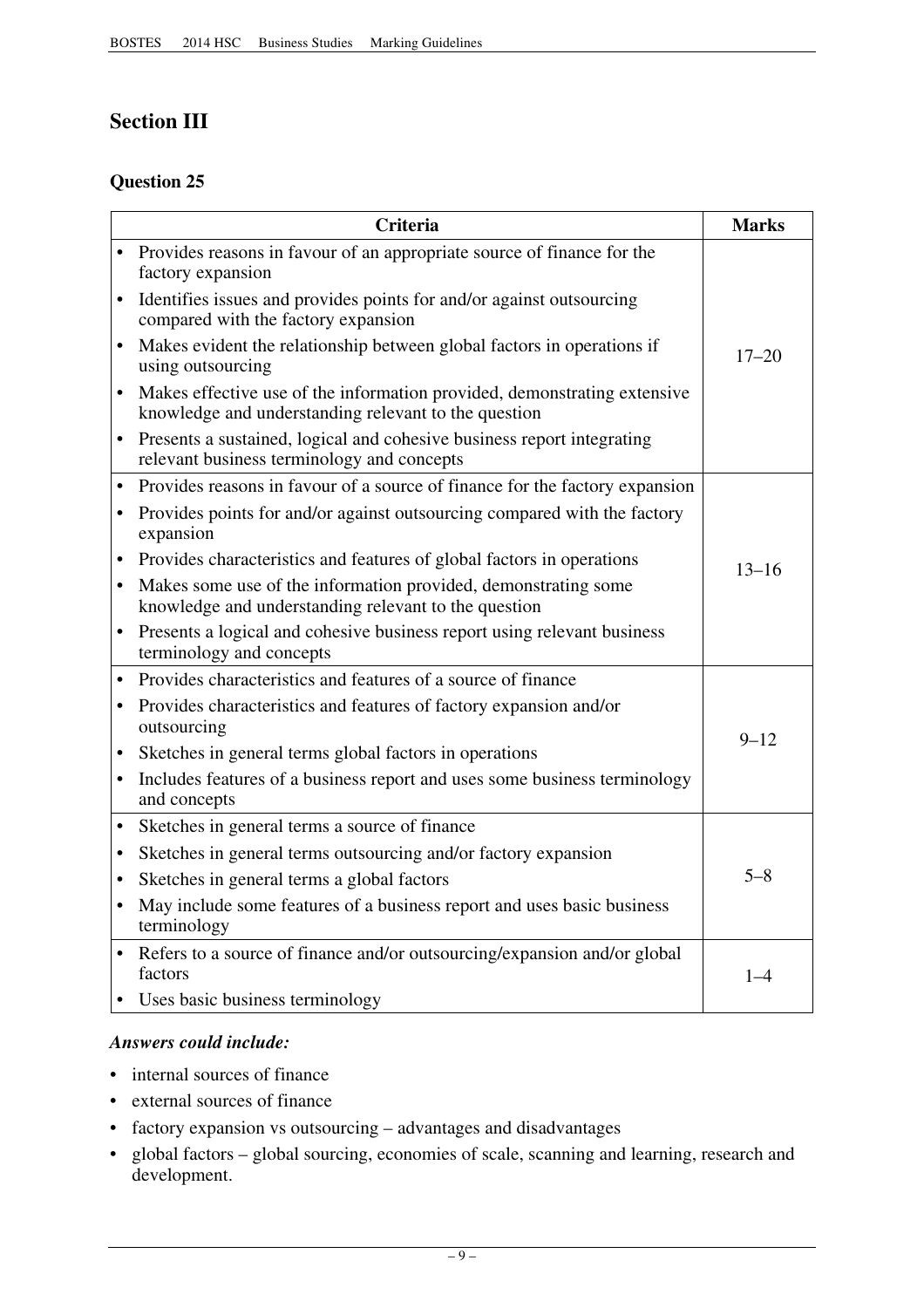# **Section IV**

# **Question 26**

| <b>Criteria</b> |                                                                                                                                  |           |  |
|-----------------|----------------------------------------------------------------------------------------------------------------------------------|-----------|--|
| $\bullet$       | Draws out and relates implications of causes of workplace disputes and<br>strategies used to resolve disputes                    |           |  |
| ٠               | Applies relevant case study/studies and contemporary business issues                                                             | $17 - 20$ |  |
| $\bullet$       | Presents a sustained, logical and cohesive response and communicates<br>clearly using relevant business terminology and concepts |           |  |
| $\bullet$       | Provides why and/or how workplace disputes are caused and how they can<br>be resolved                                            |           |  |
|                 | Uses relevant case study/studies and contemporary business issues                                                                | $13 - 16$ |  |
|                 | Presents a logical and cohesive response using relevant business<br>terminology and concepts                                     |           |  |
|                 | Provides characteristics and features of causes of workplace disputes<br>and/or strategies used to resolve disputes              |           |  |
|                 | May make reference to case study/studies and contemporary business<br>issues                                                     | $9 - 12$  |  |
|                 | Communicates using business terminology and concepts                                                                             |           |  |
| $\bullet$       | Sketches in general terms causes of workplace disputes and/or the<br>strategies used to resolve disputes                         |           |  |
|                 | May make reference to case study/studies and/or contemporary business<br>issues                                                  | $5 - 8$   |  |
|                 | Communicates using some business terminology and concepts                                                                        |           |  |
| $\bullet$       | Makes limited reference to workplace disputes and/or strategies to resolve<br>disputes                                           |           |  |
|                 | May identify case study/studies                                                                                                  | $1 - 4$   |  |
|                 | Uses basic business terminology                                                                                                  |           |  |

# *Answers could include:*

- • causes of workplace disputes
- workplace disputes resolution negotiation, mediation. Grievance procedures, involvement of courts and tribunals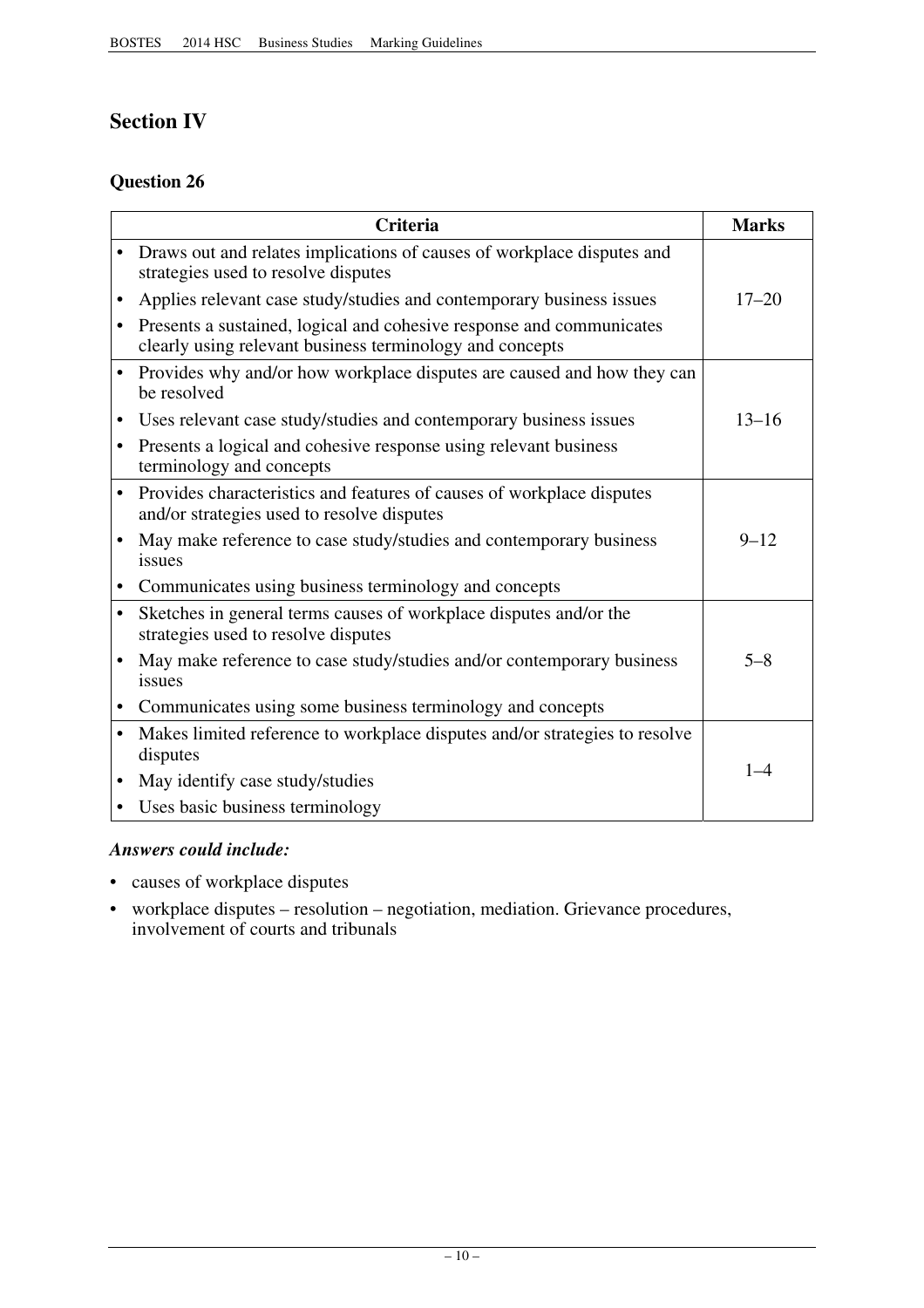# **Question 27**

|           | <b>Criteria</b>                                                                                                                  | <b>Marks</b> |
|-----------|----------------------------------------------------------------------------------------------------------------------------------|--------------|
|           | Makes a judgement on the importance of a mix of promotional strategies<br>in the marketing of goods and services                 |              |
| $\bullet$ | Applies relevant case study/studies and contemporary business issues                                                             | $17 - 20$    |
| $\bullet$ | Presents a sustained, logical and cohesive response and communicates<br>clearly using relevant business terminology and concepts |              |
| $\bullet$ | Makes evident the relationship between the mix of promotional strategies<br>and the marketing of goods and services              |              |
| $\bullet$ | Uses relevant case study/studies and contemporary business issues                                                                | $13 - 16$    |
| $\bullet$ | Presents a logical and cohesive response using relevant business<br>terminology and concepts                                     |              |
| $\bullet$ | Provides characteristics and features of promotional strategies and their<br>importance in marketing                             |              |
|           | May make reference to case study/studies and contemporary business<br>issues                                                     | $9 - 12$     |
| $\bullet$ | Communicates using business terminology and concepts                                                                             |              |
| $\bullet$ | Sketches in general terms promotional strategies and/or the marketing of<br>goods and services                                   |              |
|           | May make reference to case study/studies and contemporary business<br>issues                                                     | $5 - 8$      |
| $\bullet$ | Communicates using some business terminology and concepts                                                                        |              |
| $\bullet$ | Makes limited reference to marketing strategies                                                                                  |              |
| ٠         | May identify case study/studies                                                                                                  | $1 - 4$      |
|           | • Uses basic business terminology                                                                                                |              |

# *Answers could include:*

- elements of the promotion mix advertising, personal selling and relationship marketing, sales promotions, publicity and public relations
- the communications process opinion leaders, word of mouth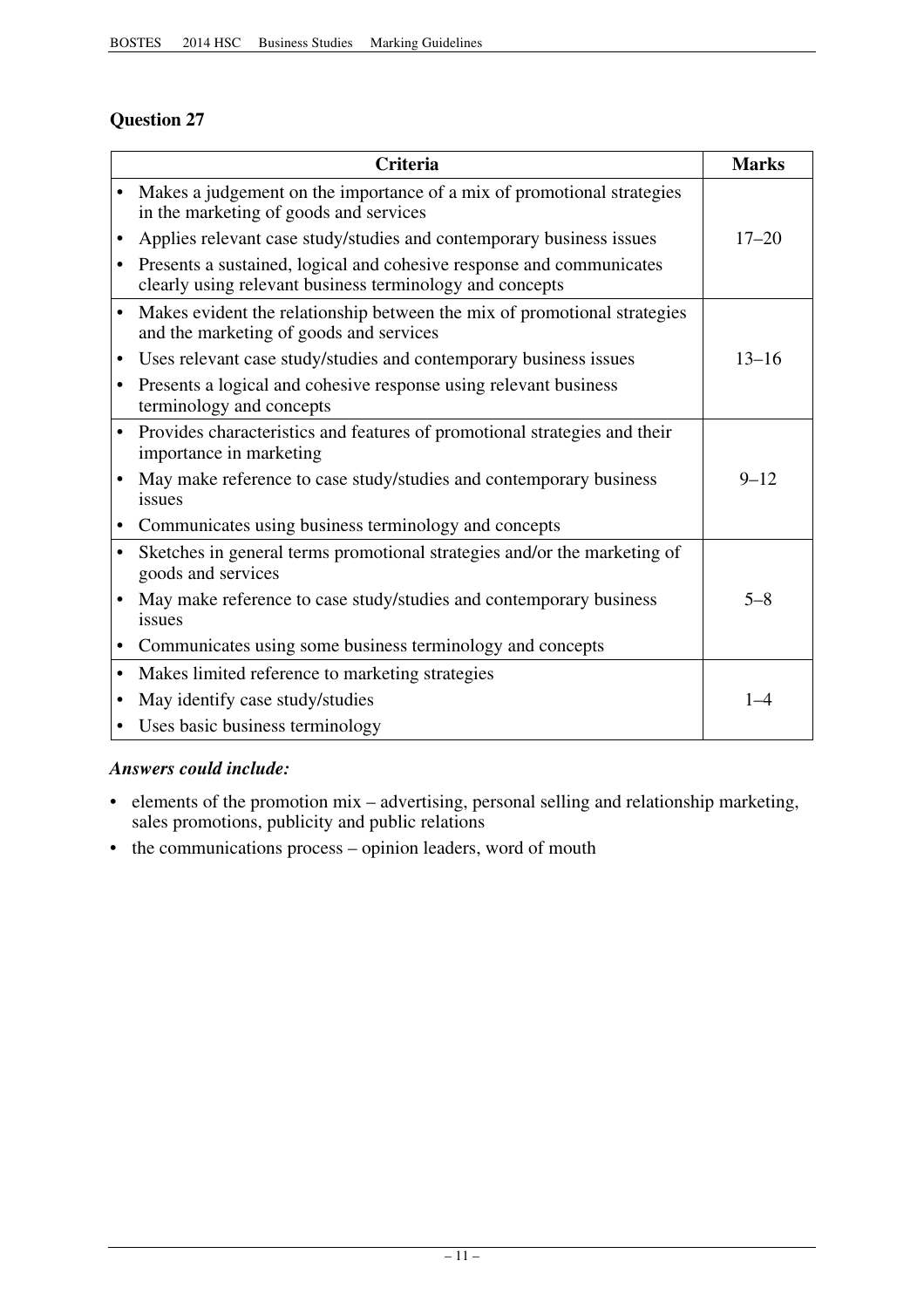# **Business Studies**  2014 HSC Examination Mapping Grid

#### **Section I**

| Question       | <b>Marks</b> | <b>Content</b>  | <b>Syllabus outcomes</b> |
|----------------|--------------|-----------------|--------------------------|
| $\mathbf{1}$   | $\mathbf{1}$ | Marketing       | H <sub>5</sub>           |
| $\overline{2}$ | 1            | Finance         | H <sub>2</sub>           |
| $\mathfrak{Z}$ | $\mathbf{1}$ | Human resources | H <sub>4</sub>           |
| $\overline{4}$ | $\mathbf{1}$ | Human resources | H2                       |
| 5              | $\mathbf{1}$ | Operations      | H <sub>4</sub>           |
| 6              | $\mathbf{1}$ | Marketing       | H <sub>4</sub>           |
| $\tau$         | $\mathbf{1}$ | Operations      | H2                       |
| $8\,$          | $\mathbf{1}$ | Marketing       | H2                       |
| 9              | $\mathbf{1}$ | Marketing       | H <sub>4</sub>           |
| 10             | 1            | Finance         | H <sub>4</sub>           |
| 11             | $\mathbf{1}$ | Marketing       | H1                       |
| 12             | 1            | Human resources | H2                       |
| 13             | $\mathbf{1}$ | Human resources | H4                       |
| 14             | $\mathbf{1}$ | Finance         | H <sub>5</sub>           |
| 15             | $\mathbf{1}$ | Operations      | H2                       |
| 16             | $\mathbf{1}$ | Human resources | H <sub>3</sub>           |
| 17             | $\mathbf{1}$ | Operations      | H <sub>3</sub>           |
| 18             | $\mathbf{1}$ | Operations      | H8                       |
| 19             | $\mathbf{1}$ | Finance         | H10                      |
| 20             | 1            | Finance         | H10                      |

#### **Section II**

| Question      | <b>Marks</b>   | Content                            | <b>Syllabus outcomes</b>                                                                            |
|---------------|----------------|------------------------------------|-----------------------------------------------------------------------------------------------------|
| 21(a)         | 4              | Operations strategies              | H <sub>2</sub> , H <sub>6</sub> , H <sub>8</sub> , H <sub>9</sub>                                   |
| 21(b)         | 6              | Operations processes               | H <sub>2</sub> , H <sub>6</sub> , H <sub>8</sub> , H <sub>9</sub>                                   |
| 22(a)         | 2              | Marketing process                  | H <sub>2</sub> , H <sub>6</sub> , H <sub>8</sub> , H <sub>9</sub>                                   |
| 22(b)         | 2              | Marketing process                  | H <sub>2</sub> , H <sub>6</sub> , H <sub>8</sub> , H <sub>9</sub>                                   |
| 22(c)         | 6              | Marketing strategies               | H <sub>2</sub> , H <sub>4</sub> , H <sub>5</sub> , H <sub>7</sub> , H <sub>8</sub> , H <sub>9</sub> |
| 23(a)         | $\overline{4}$ | Human resources — Key influences   | H <sub>2</sub> , H <sub>8</sub> , H <sub>9</sub>                                                    |
| 23(b)         | 6              | Human resources - Processes of HR  | H <sub>2</sub> , H <sub>5</sub> , H <sub>6</sub> , H <sub>8</sub> , H <sub>9</sub>                  |
| $24$ (a) (i)  | $\mathbf{1}$   | Financial management strategies    | H9, H10                                                                                             |
| $24$ (a) (ii) | 1              | Financial management strategies    | H9, H10                                                                                             |
| 24(b)         | 4              | Influences on financial management | H <sub>2</sub> , H <sub>5</sub> , H <sub>6</sub>                                                    |
| 24(c)         | $\overline{4}$ | Financial management strategies    | H <sub>2</sub> , H <sub>5</sub> , H <sub>6</sub>                                                    |